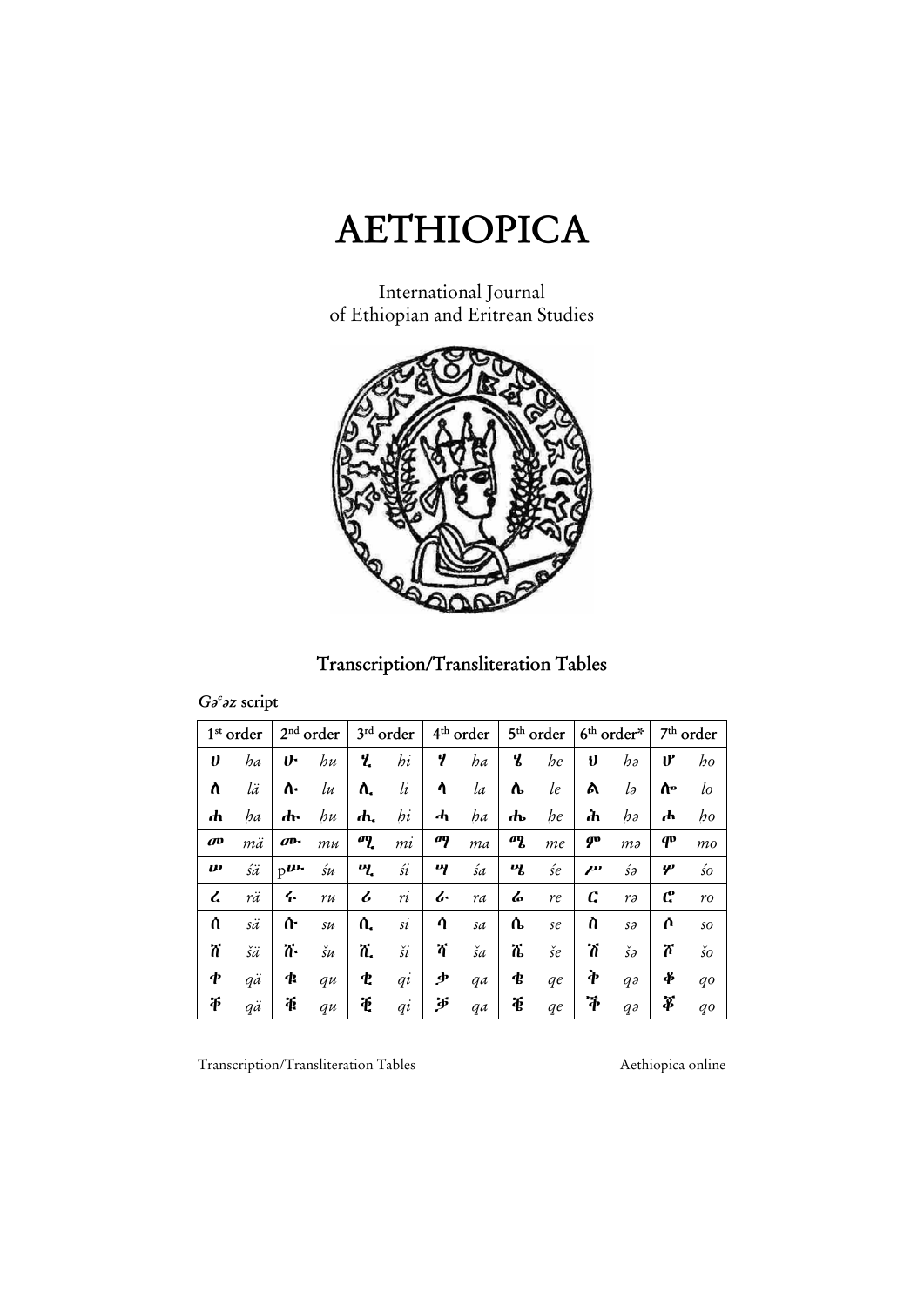## AETHIOPICA

### $1^{st}$  order  $2^{nd}$  order  $3^{rd}$  order  $4^{th}$  order  $5^{th}$  order  $6^{th}$  order\*  $7^{th}$  order በ *bä* ቡ *bu* ቢ *bi* ባ *ba* ቤ *be* ብ *bǝ* ቦ *bo*  ተ *tä* ቱ *tu* ቲ *ti* ታ *ta* ቴ *te* ት *tǝ* ቶ *to*  ቸ *čä* ቹ *ču* ቺ *či* ቻ *ča* ቼ *če* ች *čǝ* ቾ *čo*  ኀ *ḫa* ኁ *ḫu* ኂ *ḫi* ኃ *ḫa* ኄ *ḫe* ኅ *ḫǝ* ኆ *ḫo*  ነ *nä* ኑ *nu* ኒ *ni* ና *na* ኔ *ne* ን *nǝ* ኖ *no*  ኘ *ñä* ኙ *ñu* ኚ *ñi* ኛ *ña* ኜ *ñe* ኝ *ñǝ* ኞ *ño*  አ *ʾa* ኡ *ʾu* ኢ *ʾi* ኣ *ʾa* ኤ *ʾe* እ *ʾǝ* ኦ *ʾo*  ከ *kä* ኩ *ku* ኪ *ki* ካ *ka* ኬ *ke* ክ *kǝ* ኮ *ko*  ኸ *ḵä* ኹ *ḵu* ኺ *ḵi* ኻ *ḵa* ኼ *ḵe* ኽ *ḵǝ* ኾ *ḵo*   $\bm{\omega}$   $w\ddot{a}$   $\bm{\omega}$   $w\ddot{a}$   $\bm{\omega}$   $\bm{\omega}$   $\bm{\omega}$   $\bm{\omega}$   $\bm{\omega}$   $\bm{\omega}$   $\bm{\omega}$   $\bm{\omega}$   $\bm{\omega}$   $\bm{\omega}$   $\bm{\omega}$   $\bm{\omega}$   $\bm{\omega}$   $\bm{\omega}$   $\bm{\omega}$   $\bm{\omega}$   $\bm{\omega}$   $\bm{\omega}$   $\bm{\omega}$   $\bm{\omega}$   $\bm{\omega}$   $\bm{\omega}$   $\bm{\omega}$  ዐ *ʿa* ዑ *ʿu* ዒ *ʿi* ዓ *ʿa* ዔ *ʿe* ዕ *ʿǝ* ዖ *ʿo*  ዘ *zä* ዙ *zu* ዚ *zi* ዛ *za* ዜ *ze* ዝ *zǝ* ዞ *zo*  ዠ *žä* ዡ *žu* ዢ *ži* ዣ *ža* ዤ *že* ዥ *žǝ* ዦ *žo*  የ *yä* ዩ *yu* ዪ *yi* ያ *ya* ዬ *ye* ይ *yǝ* ዮ *yo*  ደ *dä* ዱ *du* ዲ *di* ዳ *da* ዴ *de* ድ *dǝ* ዶ *do*  ጀ *ǧä* ጁ *ǧu* ጂ *ǧi* ጃ *ǧa* ጄ *ǧe* ጅ *ǧǝ* ጆ *ǧo*  ገ *gä* ጉ *gu* ጊ *gi* ጋ *ga* ጌ *ge* ግ *gǝ* ጎ *go*  ጠ *ṭä* ጡ *ṭu* ጢ *ṭi* ጣ *ṭa* ጤ *ṭe* ጥ *ṭǝ* ጦ *ṭo*  ጨ *čä* | ጩ *ču* | ጪ *či* | ጫ *ča* | ጬ *če* | ጭ *čə* | ጮ *čo* ጰ *ä* ጱ *u* ጲ *i* ጳ *a* ጴ *e* ጵ *ǝ* ጶ *o*  ጸ *ṣä* ጹ *ṣu* ጺ *ṣi* ጻ *ṣa* ጼ *ṣe* ጽ *ṣǝ* ጾ *ṣo*   $\theta$   $\sin \theta$   $\sin \theta$   $\sin \theta$   $\sin \theta$   $\sin \theta$   $\sin \theta$   $\sin \theta$   $\sin \theta$   $\sin \theta$ ፈ *fä* ፉ *fu* ፊ *fi* ፋ *fa* ፌ *fe* ፍ *fǝ* ፎ *fo*  ፐ *pä* ፑ *pu* ፒ *pi* ፓ *pa* ፔ *pe* ፕ *pǝ* ፖ *po*   $\int_0^{\pi} \frac{v \ddot{a}}{a} \ln \frac{v \dot{a}}{b} \ln \frac{v \dot{a}}{c} \ln \frac{v \dot{a}}{c} \ln \frac{v \dot{a}}{c} \ln \frac{v \dot{a}}{c} \ln \frac{v \dot{a}}{d} \ln \frac{v \dot{a}}{c}$

### International Journal of Ethiopian and Eritrean Studies

Aethiopica online 2 Transcription/Transliteration Tables